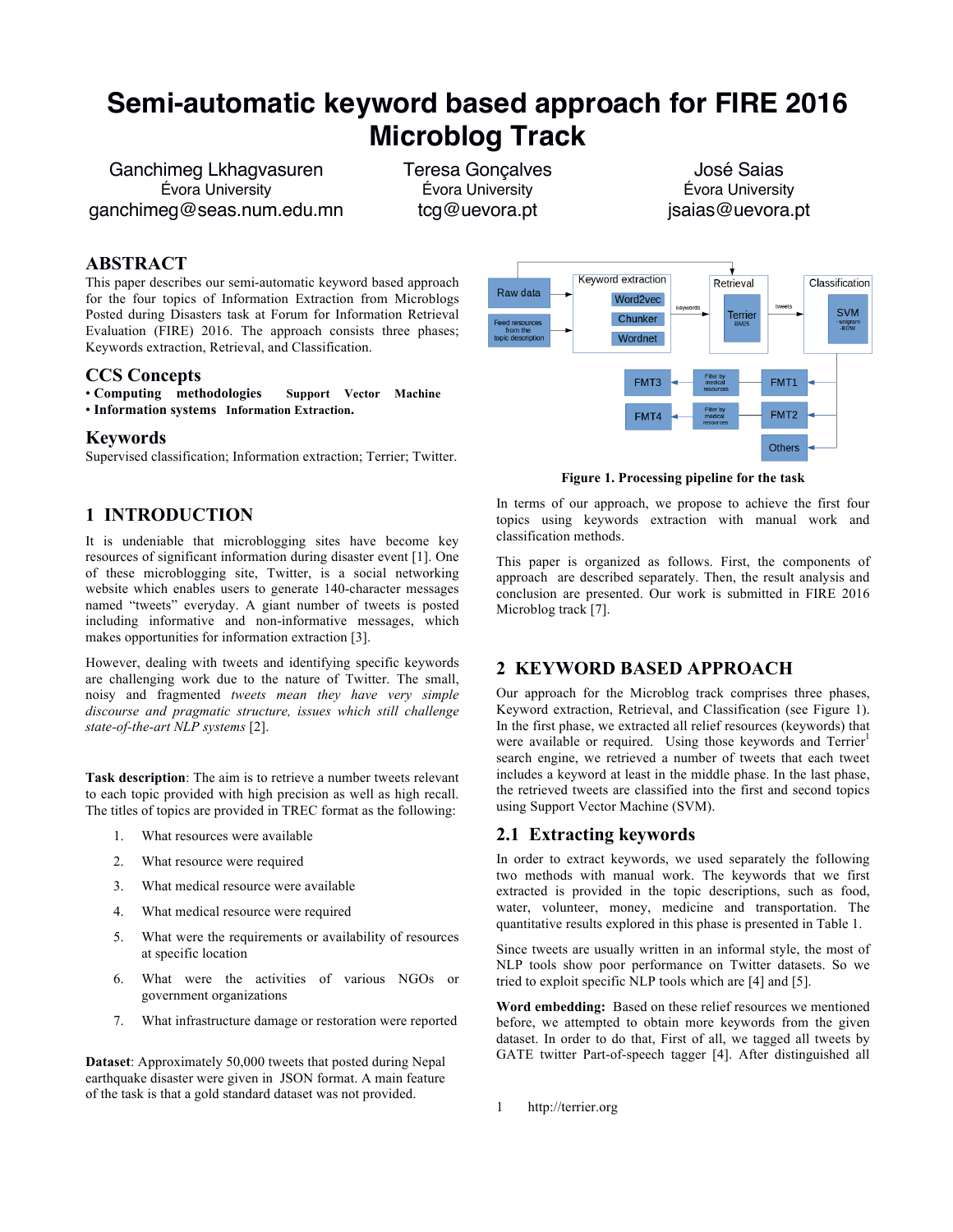nouns, each noun is represented by a Word2Vec model [5] that was trained particularly on Twitter datasets to deal with noisy tweets. Then 50 nearest neighbor nouns of each of the keywords extracted from the descriptions are found as candidates. From these candidates which are more likely be relief resources during the earthquake, we labeled 86 nouns as keywords manually. However, it was clear that there are more keywords we could not extract, such as Nepali words.

**Chunking and Wordnet**: One of the basic technique for information extraction, chunking, is used to identify keywords in our approach. We defined some chunk grammar, for example, "*CHUNK: {<NNP.?>\*<VB.?>+<DT>?<JJ>\*<NN|NNS>+}*" based on tagging by POS in the previous step. Next, the nouns were filtered by Wordnet [6] and specific verbs such as *distribute, give, provide, support* and *hand. Then we enriched the keyword list from filtered nouns manually*.

**Table 2. Some numbers of Results in Keywords Extraction phase**

| Extracted nouns using POS                  | 12236 |
|--------------------------------------------|-------|
| Extracted keywords from the descriptions   | 16    |
| Manually extracted keywords using Word2Vec | 86    |
| Number of verbs used with Chunking         | 18    |
| Manually extracted keywords using Chunking | 38    |
| Total number of keywords                   |       |

#### **2.2 Retrieval**

Once we had a bunch of keywords extracted in the previous phase, we retrieved all tweets (around 8620 tweets) that include at least one keyword using those keywords on the Terrier. There are few open search engines however, we chose Terrier taking some of its advantages into consideration. In term of scoring model, we employed BM25 which is based on probabilistic retrieval framework. The rank and scores are used to compute the relevance of a tweet to a topic in further.

# **2.3 Classifying into topics**

The most of tweets that retrieved in previous phase can be significantly related to the first two topics while some of them cannot. For instance, Even though the following two tweets both includes *water* (a keyword), the former one is related to the first topic what resources were available, whereas the latter tweet is not related to any topic.

*Anyone in need of drinking water contact me. Have some can donate #earthquake #Nepal #bhaktapur*

*#ShameOnYou #nepalgov Rs 20 water cost Rs 40 #earthquakenepal #earthquake #Nepal #fuckoff don't #donate #unknown #website*

Therefore we classified the tweets into three classes – available, required and other. In order to do that, first, we annotated 1000 tweets manually. In preprocessing of classification, all URL, usertag and some symbols were removed. Then we employed three classifiers with basic features such as unigram, bag-of-words and some twitter specific features on  $WEXA<sup>2</sup>$  open source machine learning software. The best result was executed by SVM (see Table 2).

In term of the third and fourth topic, "What medical resources were available" and "What medical resources were required", we retrieved the relevant tweets from the tweets of the first topic and second topic using medical relief resources respectively.

**Table 3. Accuracy Results of Cross-Validation on Training Data**

| Method      | Accuracy |  |
|-------------|----------|--|
| <b>SVM</b>  | 81.5     |  |
| MaxEnt      | 78.9     |  |
| Naive Bayes | 77.2     |  |

# **3 Result**

It is impossible to compare our results to other participants results because we submitted the attempts of only three topics to the organizers. However, the results estimated by the organizers was reasonable, which brought us encourage to complete our work. The result is presented in Table 3.

**Table 3. Results estimated by the organizers**

| Run ID  | <b>Precision</b><br>@ 20 | Recall<br>@ 1000 | $\mathbf{Map}$ ( <i>a</i> )<br>1000 | <b>Overall MAP</b> |
|---------|--------------------------|------------------|-------------------------------------|--------------------|
| Ganji 1 | 0.8500                   | 0.4988           | 0.2204                              | 0.2420             |

# **4 Conclusion**

In this paper, we have presented our keyword based approach for the four topics of FIRE2016 Microblog Track. Our system is semi-automatic, which includes manual work in the keyword extraction phase. Moreover, the phases are not integrated with each other.

Next, we plan to improve our system to become automatic and to use advanced methods.

# **5 REFERENCES**

- [1] M.Imran, S. Elbassuoni, C. Castillo, F. Diaz, P. Meier. Extracting Information Nuggets from Disaster Related Messages in Social Media. *In: Proceeding of the 10th International ISCRAM Conference, 2013*
- [2] *A.Ritter, Mausem and O.Etzioni, Open domain event extraction from Twitter. KDD'12 2012.*
- [3] J.Piskorski, R.Yangerber Information Extraction: Past, Present and Future. *In: Multi source, Multilingual Information Extraction and Summarisation. 2013*
- [4] L. Derczynski, A. Ritter, S. Clarke, and K. Bontcheva. 2013. "Twitter Part-of-Speech Tagging for All: Overcoming Sparse and Noisy Data". In *Proceedings of the International Conference on Recent Advances in Natural Language Processing*, ACL.
- [5] Godin, F., Vandersmissen, B., De Neve, W., & Van de Walle, R. (2015). Multimedia Lab @ ACL W-NUT NER shared task: Named entity recognition for Twitter microposts